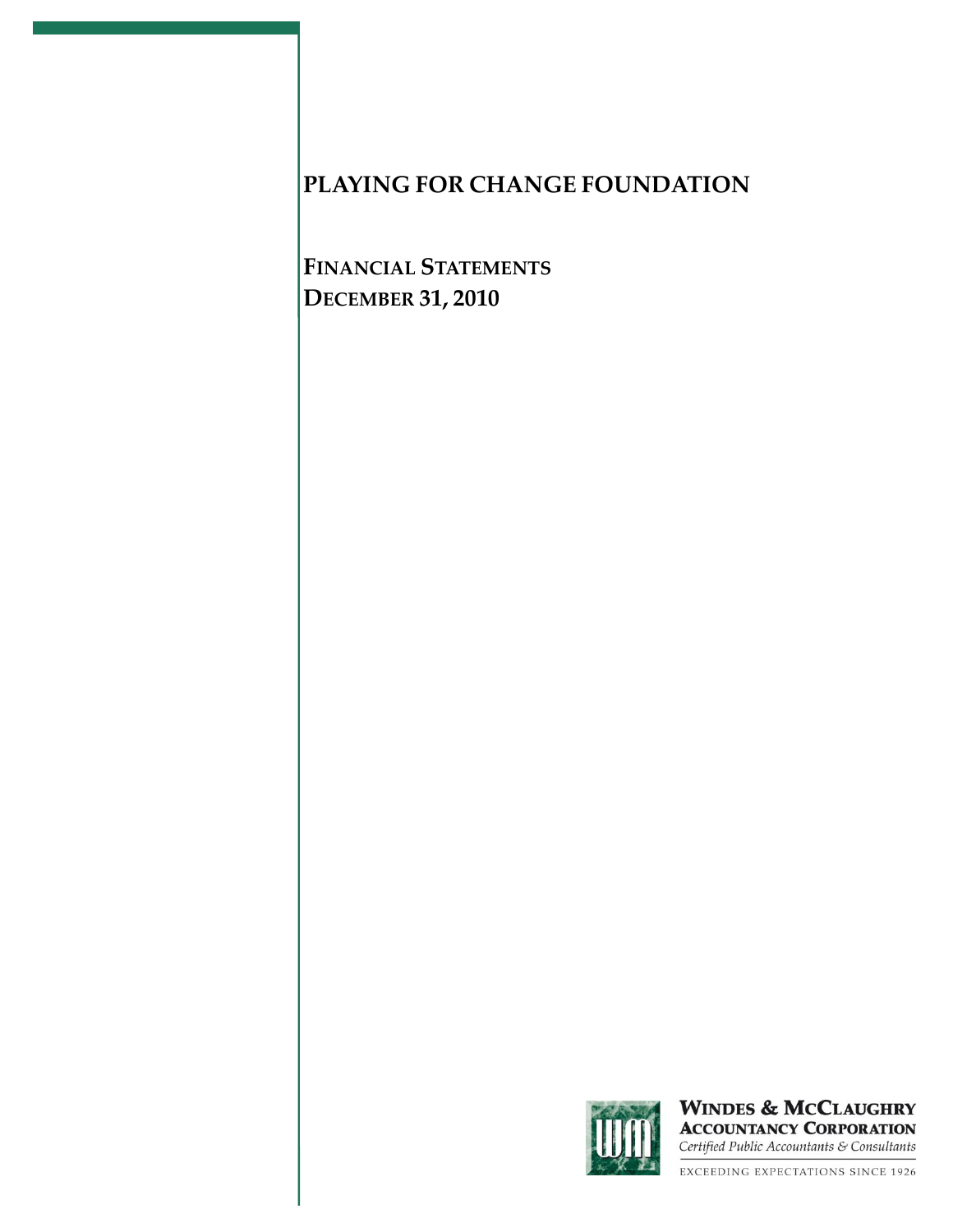## **CONTENTS**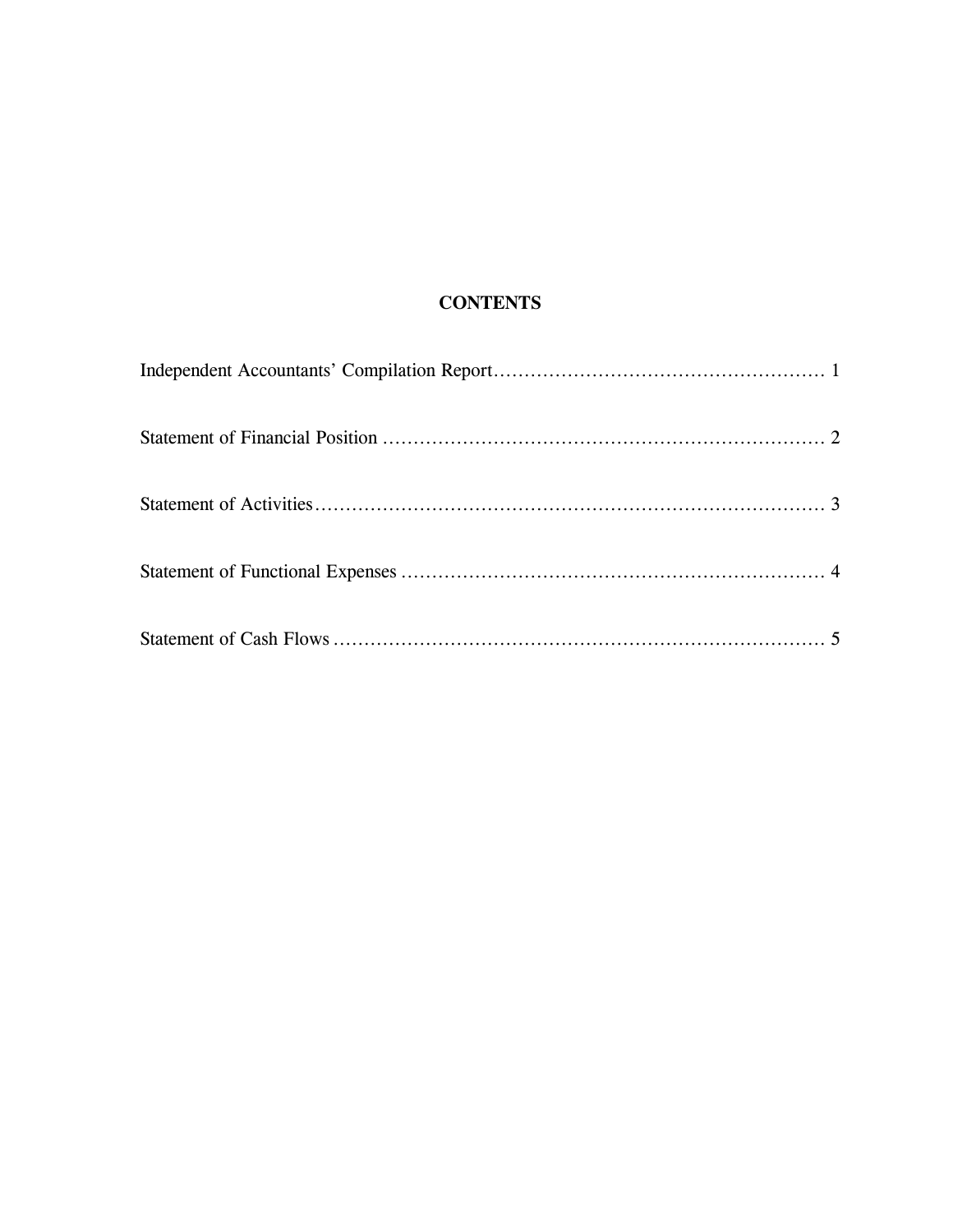

**WINDES & MCCLAUGHRY ACCOUNTANCY CORPORATION** Certified Public Accountants & Consultants EXCEEDING EXPECTATIONS SINCE 1926 Landmark Square 111 West Ocean Boulevard Twenty-Second Floor Long Beach, CA 90802

**Mailing Address:** Post Office Box 87 Long Beach, CA 90801-0087

T: (562) 435-1191 F: (562) 495-1665

**www.windes.com**

*Other Offices: Irvine Los Angeles Torrance*

### **INDEPENDENT ACCOUNTANTS' COMPILATION REPORT**

To the Board of Directors of Playing for Change Foundation

We have compiled the accompanying statement of financial position of Playing for Change Foundation (a California nonprofit corporation) as of December 31, 2010, and the related statements of activities, functional expenses, and cash flows for the year then ended. We have not audited or reviewed the accompanying financial statements and, accordingly, do not express an opinion or provide any assurance about whether the financial statements are in accordance with accounting principles generally accepted in the United States of America.

Management is responsible for the preparation and fair presentation of the financial statements in accordance with accounting principles generally accepted in the United States of America and for designing, implementing, and maintaining internal control relevant to the preparation and fair presentation of the financial statements.

Our responsibility is to conduct the compilation in accordance with Statements on Standards for Accounting and Review Services issued by the American Institute of Certified Public Accountants. The objective of a compilation is to assist management in presenting financial information in the form of financial statements without undertaking to obtain or provide any assurance that there are no material modifications that should be made to the financial statements.

Management has elected to omit substantially all of the disclosures required by accounting principles generally accepted in the United States of America. If the omitted disclosures were included in the financial statements, they might influence the user's conclusions about the Organization's financial position, changes in net assets, and cash flows. Accordingly, the financial statements are not designed for those who are not informed about such matters.

Windes & McClaughy

Long Beach, California July 28, 2011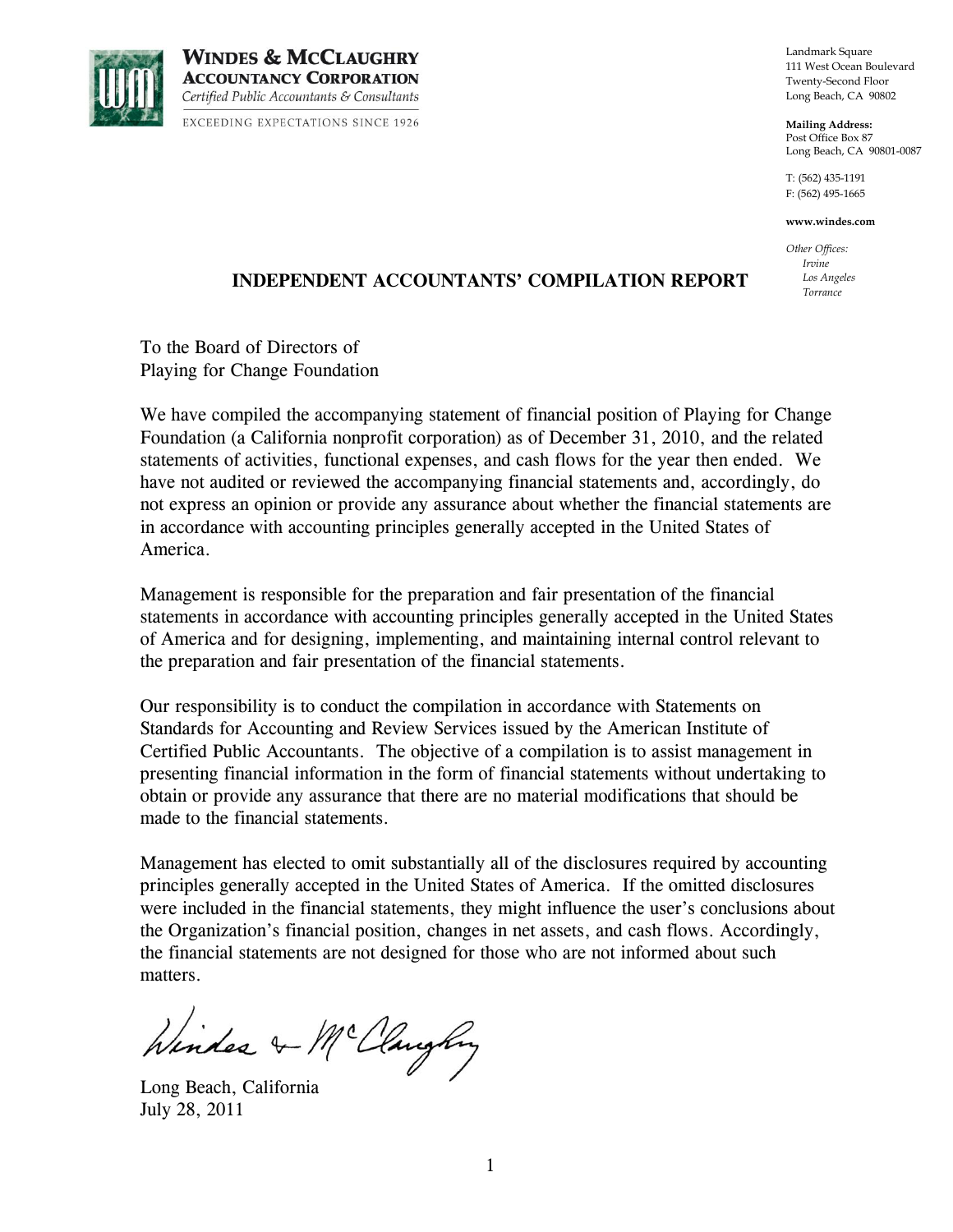### **STATEMENT OF FINANCIAL POSITION DECEMBER 31, 2010**

#### **ASSETS**

| <b>ASSETS</b>                  |                         |
|--------------------------------|-------------------------|
| Cash and cash equivalents      | 85,598<br><sup>\$</sup> |
| Prepaid insurance              | 1,261                   |
| Website development costs, net | 40,351                  |
| <b>TOTAL ASSETS</b>            | 127,210                 |

#### **LIABILITIES AND NET ASSETS**

| <b>LIABILITIES</b>                | None          |
|-----------------------------------|---------------|
| <b>NET ASSETS</b><br>Unrestricted | 127,210<br>\$ |
| TOTAL LIABILITIES AND NET ASSETS  | 127,210       |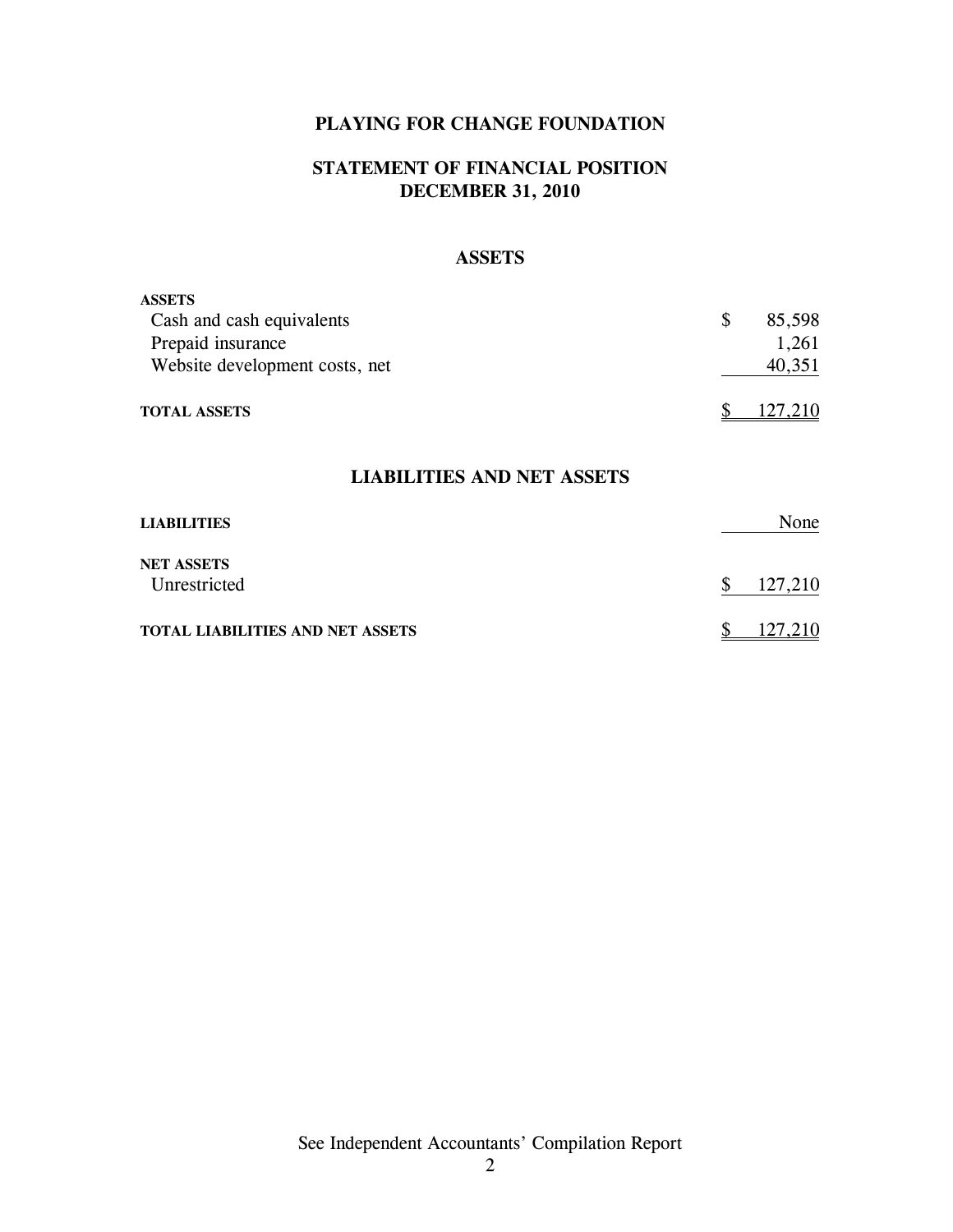#### **STATEMENT OF ACTIVITIES FOR THE YEAR ENDED DECEMBER 31, 2010**

#### **UNRESTRICTED**

| <b>SUPPORT AND REVENUES</b>       |               |
|-----------------------------------|---------------|
| Support                           |               |
| Contributions and grants          | \$<br>651,876 |
| Revenues                          |               |
| Interest income                   | 629           |
| Other income                      | 9,000         |
| <b>Total Support and Revenues</b> | 661,505       |
| <b>EXPENSES</b>                   |               |
| Program activities                | 305,883       |
| General and administrative        | 150,917       |
| Development and fund-raising      | 149,268       |
| <b>Total Expenses</b>             | 606,068       |
| <b>CHANGE IN NET ASSETS</b>       | 55,437        |
| NET ASSETS AT BEGINNING OF YEAR   | 71,773        |
| <b>NET ASSETS AT END OF YEAR</b>  | 127,210       |

See Independent Accountants' Compilation Report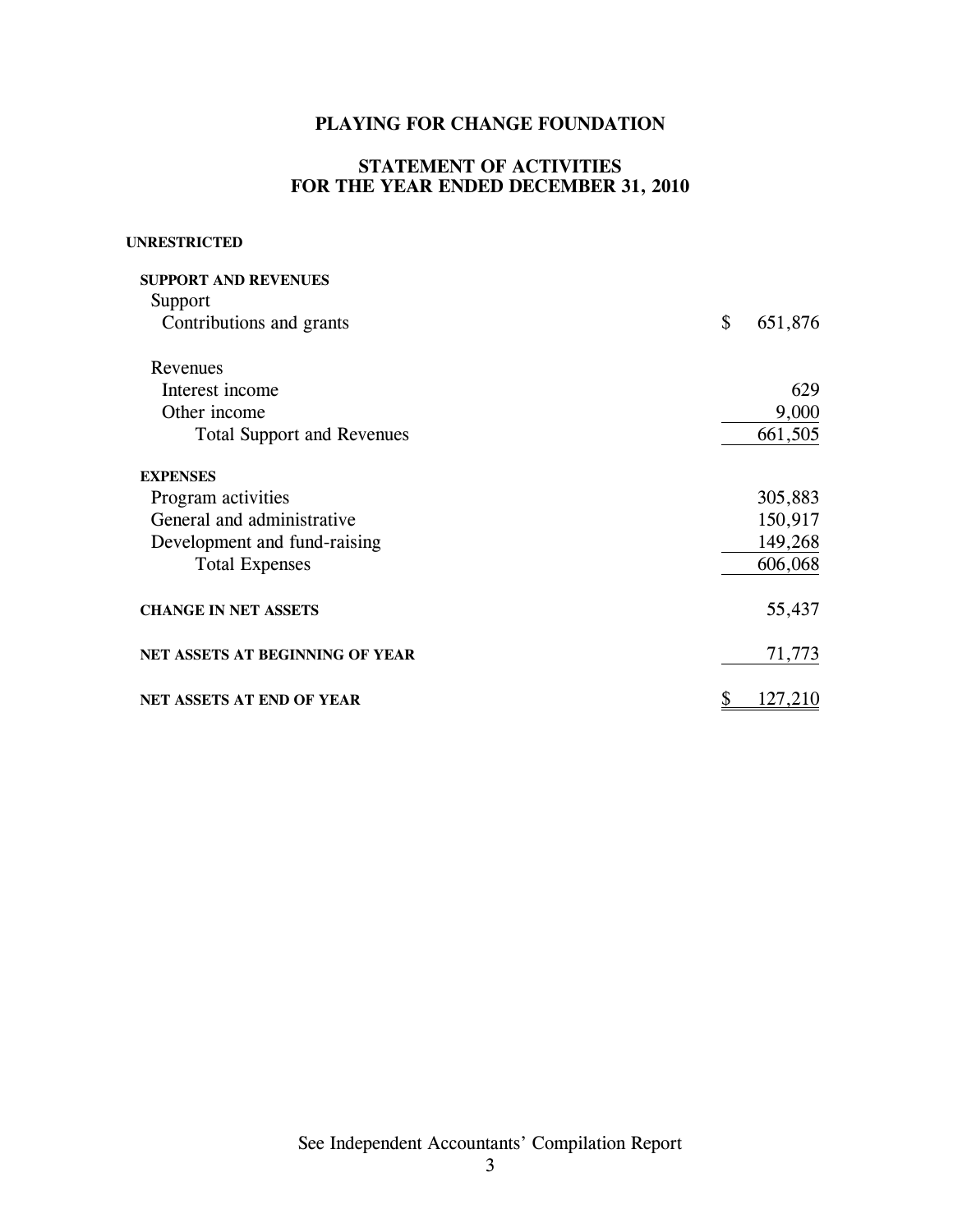### **STATEMENT OF FUNCTIONAL EXPENSES FOR THE YEAR ENDED DECEMBER 31, 2010**

|                           |           | Program<br><b>Activities</b> |           | <b>General and</b><br>Administrative | <b>Development</b><br>and<br><b>Fund-raising</b> |         | <b>Total</b><br><b>Expenses</b> |         |
|---------------------------|-----------|------------------------------|-----------|--------------------------------------|--------------------------------------------------|---------|---------------------------------|---------|
| Direct program activities | \$        | 211,478                      |           |                                      |                                                  |         | \$                              | 211,478 |
| Program travel            |           | 39,210                       |           |                                      |                                                  |         |                                 | 39,210  |
| Personnel                 |           | 22,625                       | \$        | 33,069                               | \$                                               | 13,923  |                                 | 69,617  |
| Contract services:        |           |                              |           |                                      |                                                  |         |                                 |         |
| Legal fees                |           |                              |           | 20,000                               |                                                  |         |                                 | 20,000  |
| Accounting fees           |           |                              |           | 8,605                                |                                                  |         |                                 | 8,605   |
| Other consulting fees     |           | 3,369                        |           | 27,575                               |                                                  | 100,292 |                                 | 131,236 |
| Office rent               |           | 20,319                       |           | 29,698                               |                                                  | 12,504  |                                 | 62,521  |
| Travel and meetings       |           | 5,606                        |           | 1,654                                |                                                  | 10,059  |                                 | 17,319  |
| <b>Supplies</b>           |           | 2,972                        |           | 6,739                                |                                                  | 1,489   |                                 | 11,200  |
| Telephone                 |           | 205                          |           | 12,975                               |                                                  |         |                                 | 13,180  |
| Donor cultivation         |           |                              |           |                                      |                                                  | 6,078   |                                 | 6,078   |
| Concert expense           |           |                              |           |                                      |                                                  | 4,923   |                                 | 4,923   |
| <b>Bank</b> fees          |           |                              |           | 1,848                                |                                                  |         |                                 | 1,848   |
| Insurance                 |           |                              |           | 984                                  |                                                  |         |                                 | 984     |
| Postage                   |           |                              |           | 2,315                                |                                                  |         |                                 | 2,315   |
| Printing and copying      |           |                              |           | 1,842                                |                                                  |         |                                 | 1,842   |
| Taxes, licenses, and fees |           |                              |           | 236                                  |                                                  |         |                                 | 236     |
| Amortization-website      |           |                              |           | 2,374                                |                                                  |         |                                 | 2,374   |
| Repairs and maintenance   |           |                              |           | 988                                  |                                                  |         |                                 | 988     |
| Promotion                 |           | 99                           |           | 15                                   |                                                  |         |                                 | 114     |
|                           | <u>\$</u> | 305,883                      | <u>\$</u> | 150,917                              | \$                                               | 149,268 | \$                              | 606,068 |

See Independent Accountants' Compilation Report